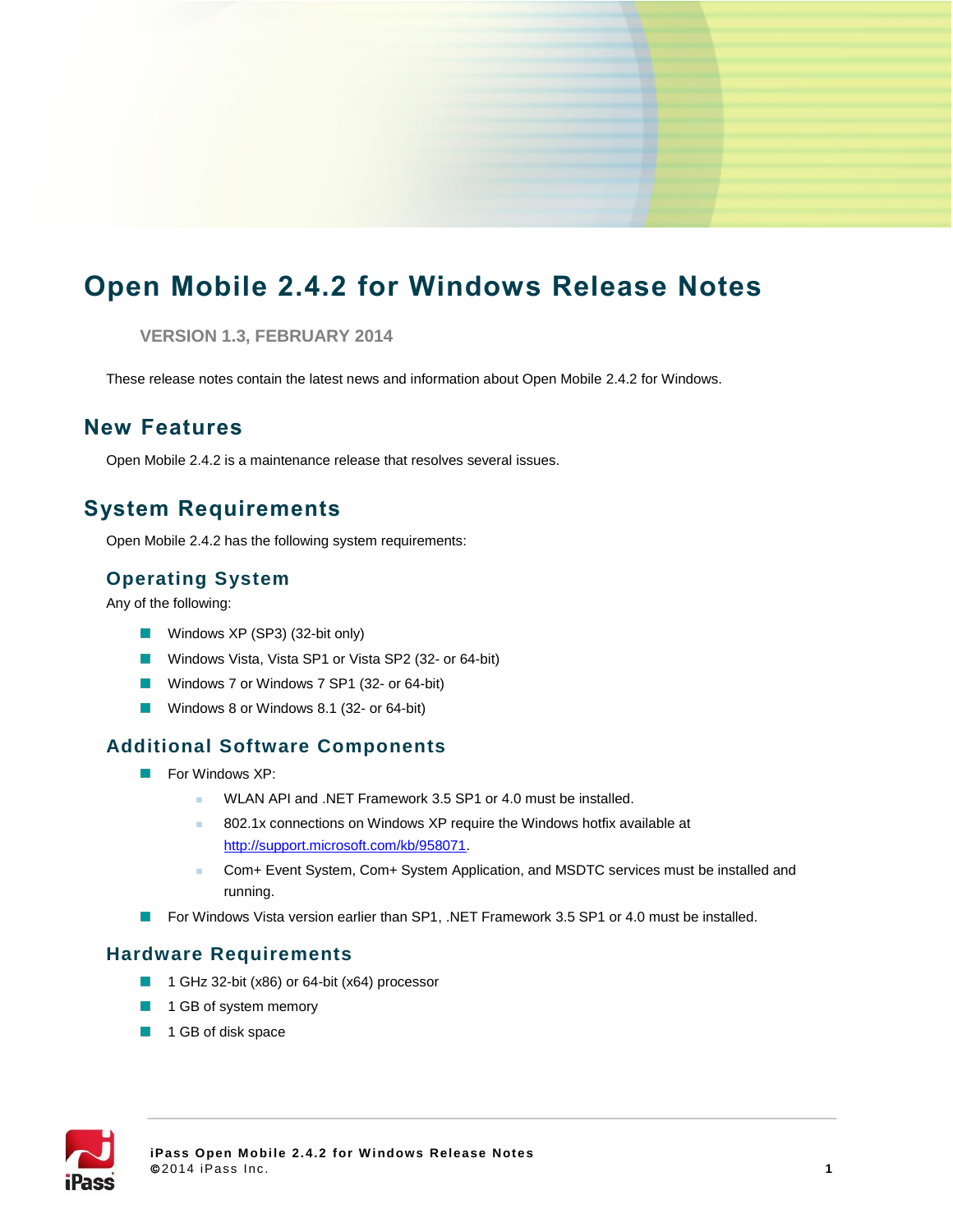- 512 MB of physical memory  $\mathcal{L}_{\mathcal{A}}$
- Support for DirectX 9 graphics and 32 MB of graphics memory  $\mathcal{L}_{\mathcal{A}}$
- A recommended screen resolution of at least 1024x768.  $\blacksquare$
- At least one connectivity device installed, depending on your intended connection type:  $\blacksquare$ 
	- **A Wi-Fi adapter for a wireless connection.**
	- **An iPass-supported Mobile Broadband device, plus appropriate driver software installed.**
	- **An Ethernet adapter for an Ethernet connection.**
	- A 56K v90/92 modem for a Dial connection.
	- A DSL modem for a DSL connection.

#### **Supported Languages**

**English, French, German, Japanese, and Spanish.** 

#### **Resolved Issues**

Open Mobile 2.4.2 resolves the following issues:

| <b>Issue ID</b> | <b>Description</b>                                                                                                                             |
|-----------------|------------------------------------------------------------------------------------------------------------------------------------------------|
| 125018          | Addressed a security vulnerability in log files when passing user credentials to Juniper VPN Client.                                           |
| 124460          | Open Mobile sleep mode functions as intended on Surface Pro devices.                                                                           |
| 124367          | If a user changes the Radio Access Technology (RAT) setting on the main user interface, the appropriate<br>changes will appear in Open Mobile. |
| 124289          | Resolved a problem related to certificate validation during software updates.                                                                  |
| 123914          | Open Mobile will not maximize during the startup process, even if a mobile broadband (MBB) adapter is<br>detected.                             |
| 123913          | The Mobile Broadband Directory is up-to-date and reflects recent changes service providers made to their<br>APN information.                   |
| 123912          | Warning messages will appear when appropriate—not during a browser login when a proxy is in use.                                               |
| 123903          | Resolved an issue causing connectivity problems with the E3730 UMTS device.                                                                    |
| 122119          | Any browser login re-sizing performed by the user is saved for the next time they log in.                                                      |
| 121853          | Accurate statuses will appear when a user utilizes Connect-Before-Login in conjunction with a dial-up<br>connection.                           |
| 121763          | Resolved problem with the Custom Dir variable.                                                                                                 |
| 117224          | Resolved issue that caused the Cisco IPSEC VPN to launch in a minimized state.                                                                 |

# **Known Limitations**

This release of Open Mobile includes these limitations:

#### **Mobile Broadband Limitations**

Many Mobile Broadband devices, their firmware, and drivers are not currently supported on Windows 8. It is strongly recommended that you thoroughly test any Mobile Broadband devices on Windows 8 prior to deployment.

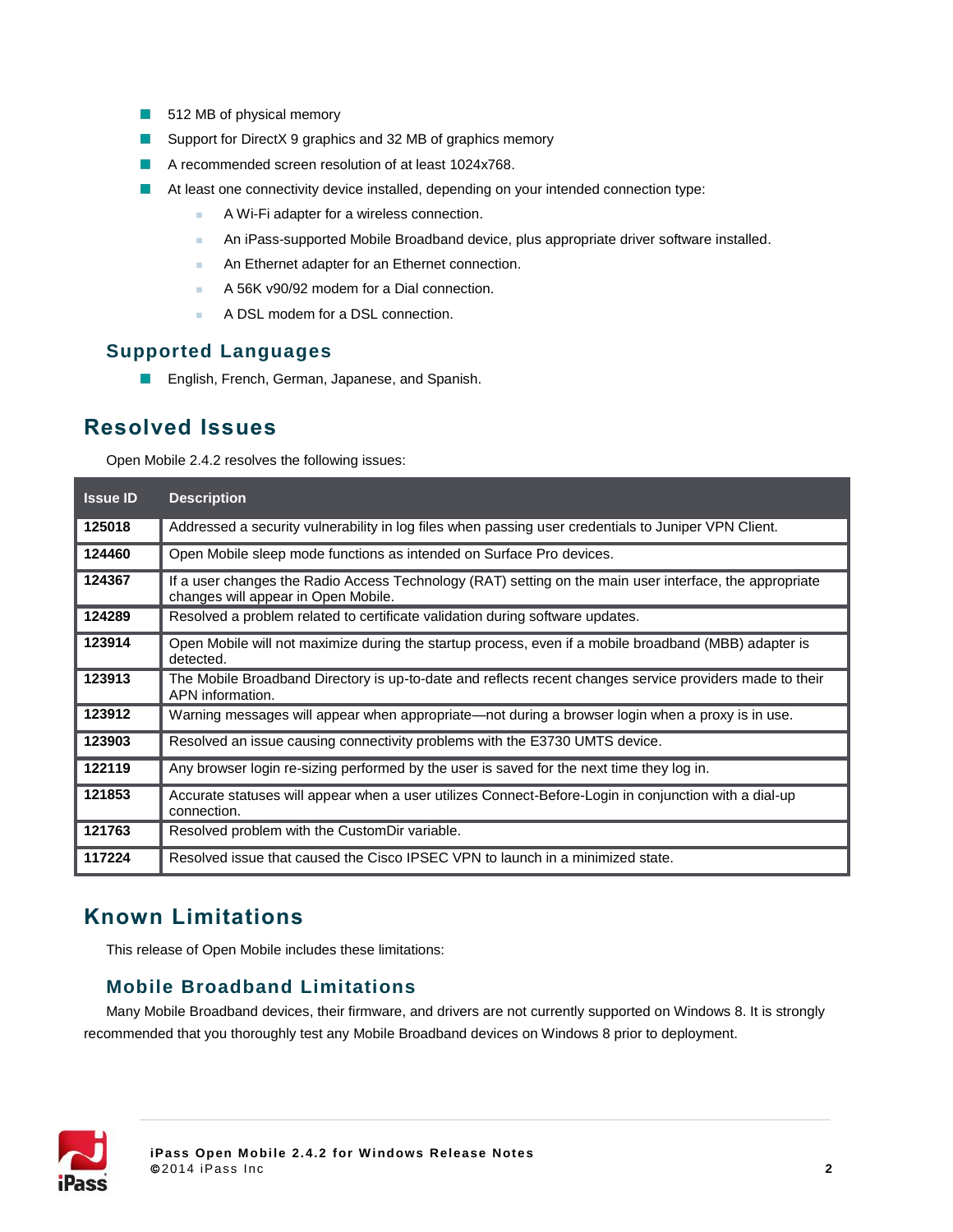| <b>Issue ID</b>   | <b>Description</b>                                                                                                                                                                                                                                                                                                                  |
|-------------------|-------------------------------------------------------------------------------------------------------------------------------------------------------------------------------------------------------------------------------------------------------------------------------------------------------------------------------------|
| 119787            | When there is a Mobile Broadband device connected through ODF integration and another Mobile<br>Broadband device plugged in, the first device is disconnected.                                                                                                                                                                      |
| 119347            | On Windows 7 64-bit machines, Gobi 3000 devices are detected through WWAN instead of the regular<br>full integration.                                                                                                                                                                                                               |
| 117414            | After a Sierra Wireless AC320U device is plugged out, there should be at least a ten-second delay before<br>it is plugged back in or it may not be detected.                                                                                                                                                                        |
| 117364            | For Icon 225 devices, 3G networks may not be detected on the device.                                                                                                                                                                                                                                                                |
| 117053            | Due to a limitation with the device, Dell 5530 may not connect to a 3G network.                                                                                                                                                                                                                                                     |
| 117039            | Sierra 875 devices may show up twice in the Devices section (Options > Mobile Broadband > Devices)<br>due to a device limitation.                                                                                                                                                                                                   |
| 116985            | On a few devices, switching from regular Open Mobile or ODF integration to WWAN integration may<br>cause the SIM state to change to "Unknown." This does not occur when switching from ODF to regular<br>integration or from WWAN to ODF or regular integration.                                                                    |
| 116877            | When configuring an ODF, do not include the standalone character "-". For example, if the Port name is<br>"Sierra Wireless MC8355 - Gobi 3000 (TM) HS-USB Modem 9013" then configure the Port name in the<br>XML as "Gobi 3000 (TM) HS-USB Modem 9013" or "Sierra Wireless MC8355".                                                 |
| 116867            | For Gobi 3000 devices, when there is no SIM in the device, Open Mobile will state the SIM status as<br>unknown (instead of no SIM or SIM removed) due to a device limitation.                                                                                                                                                       |
| 116272            | For 320U devices, if the first connection attempt is canceled, the next connection attempt sometimes fails.                                                                                                                                                                                                                         |
| 116271            | For 320U devices, on 64-bit Windows 7 machines, the device may not be detected after the computer<br>resumes from hibernation mode. If this happens, pull the device out and plug it back in.                                                                                                                                       |
| 116217            | Due to a device limitation, Huawei E352 may fail to detect a 3G network because it is reporting it as 2G.<br>You can fix this by manually scanning for the network.                                                                                                                                                                 |
| 115498,<br>115500 | For Gobi 3000 devices, occasionally the Wi-Fi radio will turn off after the computer returns from hibernate<br>or sleep (and all of the Wi-Fi networks will disappear from the Available Networks list). If this happen, the<br>Wi-Fi radio can be turned back on manually.                                                         |
| 115431            | For Gobi 3000 devices using a BSNL SIM, after the PIN is entered, the device may still show as locked,<br>and the PIN will have to be entered in the SIM tab for this status to correct. Enable PIN may also be<br>shown when the PIN is already enabled—this can be fixed by selecting Enable PIN and entering the<br>correct PIN. |
| 115035            | For ZTE 633+ devices, Open Mobile may prompt the user to enter the SIM PIN when Flight Mode is<br>turned off due to the SIM powering down during Flight Mode.                                                                                                                                                                       |
| 114904            | For Option Icon 422 devices, when the device is plugged out it may still be shown as plugged in due to a<br>limitation with the devices driver.                                                                                                                                                                                     |
| 114700            | For some older Sierra devices, updating the driver or SDK to the latest may cause the device to not be<br>detected properly by Open Mobile. Uninstalling the latest driver and reinstalling the correct driver for these<br>older devices will fix this problem.                                                                    |
| 114688            | On some SIMs, the Sierra 320U may not be able to send SMS messages until you set the correct Service<br>Center number.                                                                                                                                                                                                              |
| 114171            | For 320U devices, when the user logs off and logs on to Windows the device may not be fully recognized<br>by Open Mobile and the network will not be detected. To fix this, pull the device out and plug it back in.                                                                                                                |
| 113468            | USB 308 and USB 309 devices may fail to detect some networks (such as Tata DoCoMo) due to a<br>limitation in the device                                                                                                                                                                                                             |
| 111280            | For the Huawei E180 device, only 2G networks will be detected.                                                                                                                                                                                                                                                                      |

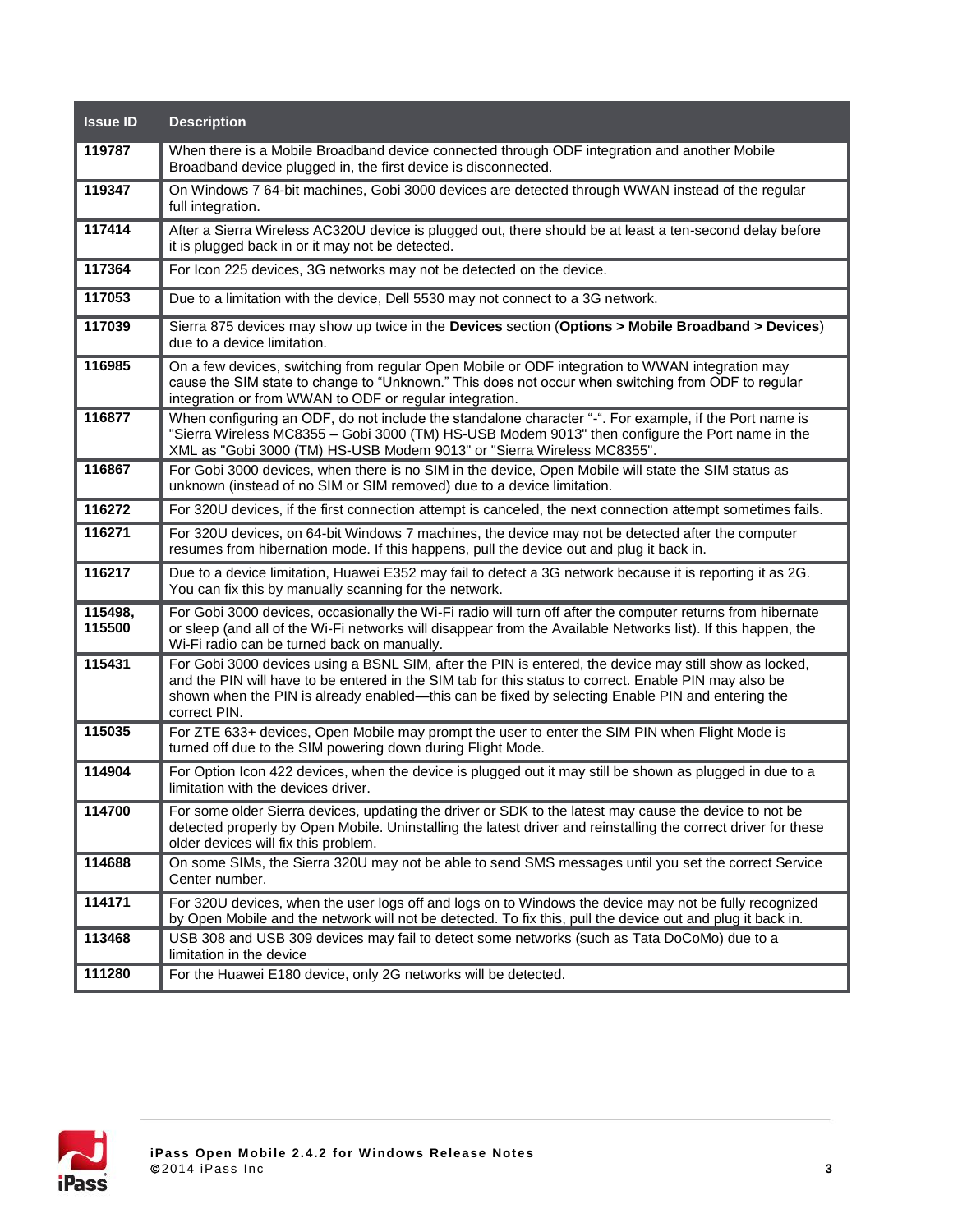| <b>Issue ID</b>   | <b>Description</b>                                                                                                                                                                                                       |
|-------------------|--------------------------------------------------------------------------------------------------------------------------------------------------------------------------------------------------------------------------|
| 112503,           | For the Sierra 312U device:                                                                                                                                                                                              |
| 110580,<br>110486 | Open Mobile does not save the band if it is set to "3G All."                                                                                                                                                             |
|                   | The Sierra 312U device firmware will only support 3G enabled SIMs.<br>On a hot plugin of the Sierra 312U device, Open Mobile may not capture the serial number, software<br>version, and hardware version of the device. |
| 110295            | Due to a limitation in Windows 7, manual network selection may not work properly (and may be disabled).                                                                                                                  |
| 109772            | In some cases, turning off Flight Mode on a Mobile Broadband device may cause Open Mobile to prompt<br>for the SIM PIN.                                                                                                  |

### **Wi-Fi Limitations**

| <b>Issue ID</b> | <b>Description</b>                                                                                                                                                                                                                               |
|-----------------|--------------------------------------------------------------------------------------------------------------------------------------------------------------------------------------------------------------------------------------------------|
| 115446          | In some cases while connecting to a GTC network, the user will be prompted to enter a second passcode<br>even if the connection has already timed-out.                                                                                           |
| 114739          | In some cases, if a user cancels a connection to a GTC network then attempts to connect to the same<br>network shortly afterwards, the second connection will fail since Windows is still waiting for the passcode<br>from the first connection. |
| 112700          | When using token authentication, if the user response is delayed for server challenges. Open Mobile may<br>fail to authenticate to some PEAP-GTC 802.1x networks.                                                                                |

# **Login Assist Limitations**

| <b>Issue ID</b> | <b>Description</b>                                                                                                              |
|-----------------|---------------------------------------------------------------------------------------------------------------------------------|
| 115696          | Save Password has to be selected for the account used by Login Assist or the password will not be<br>passed through.            |
| 115673          | If a security page displays before the login screen, the Login Assistant may not be able to automatically<br>enter credentials. |
| 112739          | Login Assistant will not submit login credentials when Internet Explorer is in InPrivate mode.                                  |
| N/A             | The Login Assist feature is not yet supported on Windows 8.                                                                     |

# **VPN Integration Limitations**

| <b>Issue ID</b> | <b>Description</b>                                                                                                                                                                                                                                                                                                           |
|-----------------|------------------------------------------------------------------------------------------------------------------------------------------------------------------------------------------------------------------------------------------------------------------------------------------------------------------------------|
| 120396          | Because Junos Pulse does not return a specific error code for authentication failure, Open Mobile will not<br>be able to re-prompt the user to enter credentials if incorrect credentials were entered.                                                                                                                      |
| 120221          | When the VPN is configured in the Open Mobile Portal to not send the username and password (1.5 click),<br>then VPN Gateway Selection will not work.                                                                                                                                                                         |
| 120145          | Custom VPN will not send the username and password if those fields contain a '%' character.                                                                                                                                                                                                                                  |
| 119909          | Due to a limitation in versions of Cisco AnyConnect later than 3.1.00495, the check box "Always trust this<br>VPN server and import the certificate" may not appear, and if that checkbox is not selected, connections<br>to the VPN may fail. We expect this to be corrected in a future maintenance release of AnyConnect. |
| 119749          | If configured to send either just the Username or no authentication credentials (1.25 or 1.5 clicks), VPN<br>Gateway Selection will not work for any VPN besides Juniper.                                                                                                                                                    |
| 119012          | Due to a limitation with Junos Pulse VPN, the user's credentials may not get sent every time and the user<br>will be prompted to enter them (if the VPN is configured to authenticate using the account).                                                                                                                    |

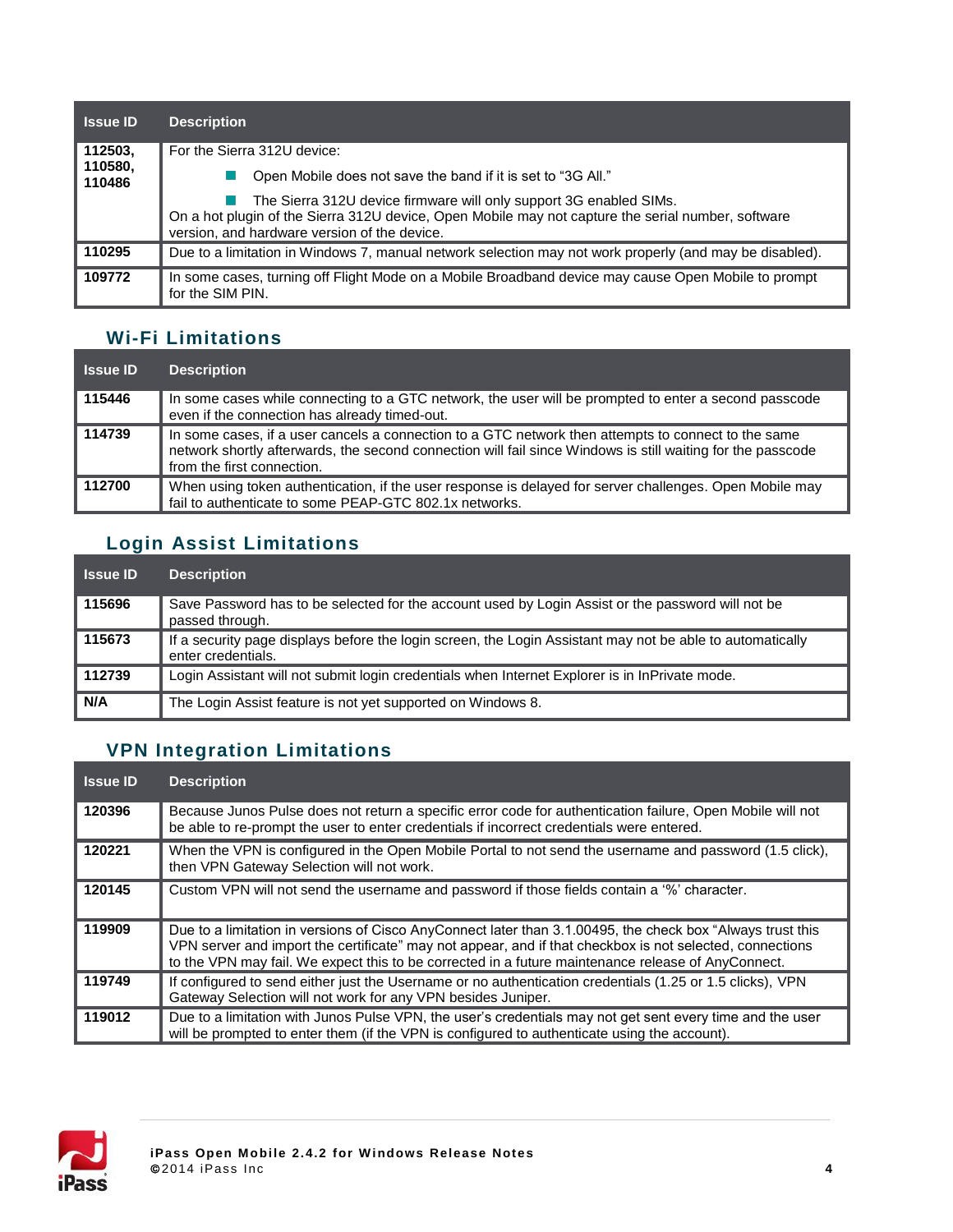| 118440            | Due to a limitation with Cisco IPsec VPN on Windows 8, Open Mobile may not connect to it in rare cases.                                                                          |
|-------------------|----------------------------------------------------------------------------------------------------------------------------------------------------------------------------------|
| 116937.<br>116766 | Connection attempts made using 1-click integrated Cisco AnyConnect v3.0.5080 and v3.0.07 on Windows<br>XP, and v3.0.07059 on SP3, will fail.                                     |
| 113761            | Checkpoint VPN profile names are case-sensitive. The name of the profile must be entered exactly as it<br>appears in the Checkpoint VPN.                                         |
| 110472            | On Windows XP, if the user ignores the Juniper VPN setup window, the iPlatform.exe service may<br>abruptly terminate. To resolve this, upgrade the user's NET framework to v4.0. |

#### **Proxy Authentication Limitations**

| <b>Issue ID</b> | <b>Description</b>                                                                                          |
|-----------------|-------------------------------------------------------------------------------------------------------------|
| 111275          | Open Mobile and Internet Explorer will fail to connect to proxy networks if the proxy.pac file contains the |
|                 | <sup>1</sup> following expression:                                                                          |
|                 | " if shExpMatch (url, "http://google.com") return "DIRECT";                                                 |

## **Connect Before Logon (CBL) Limitations**

| <b>Issue ID</b> | <b>Description</b>                                                                                                                                                                                                                                                                          |
|-----------------|---------------------------------------------------------------------------------------------------------------------------------------------------------------------------------------------------------------------------------------------------------------------------------------------|
| 117374          | If Connect Before Logon is configured with a very short timeout, the connection process may continue in<br>the background after the timeout so that when the user reopens Open Mobile from the pre-logon screen,<br>they may be able to connect and proceed to their VPN and Windows Logon. |
| 117176          | A Cisco AnyConnect VPN may display as connected in pre-logon mode when it is not.                                                                                                                                                                                                           |
| 116669          | On 64-bit machines, Connect Before Logon may not pass credentials through to the VPN and Windows<br>Logon (if configured to do so) after connecting to the network. This can be solved by completely deleting<br>all Open Mobile files and doing a fresh install of Open Mobile 2.2.0.      |
| 114999          | In pre-logon mode, adding a connection method or campus network in Options > Wi-Fi > Campus<br><b>Networks</b> will not work. The user has to log on to the computer before adding a connection method or<br>campus network.                                                                |

## **Multiple Networks at a Time (MNAAT) Limitations**

| <b>Issue ID</b> | <b>Description</b>                                                                                                                                                                                                                                                            |
|-----------------|-------------------------------------------------------------------------------------------------------------------------------------------------------------------------------------------------------------------------------------------------------------------------------|
| 115137          | On a few Mobile Broadband devices (such as Novatel MC 990D), attempting to connect to a Wi-Fi<br>network while the user is connected to a Mobile Broadband network will not work as the device interferes<br>with the connection.                                             |
| 114516          | When a user connects to a Wi-Fi network after already connecting to an Ethernet network, the VPN will<br>not auto-connect even if it is configured to do so when a Wi-Fi connection is established. The VPN can<br>still be manually connected by clicking on the VPN switch. |

#### **General Limitations**

| <b>Issue ID</b> | <b>Description</b>                                                                                                                                                                                             |
|-----------------|----------------------------------------------------------------------------------------------------------------------------------------------------------------------------------------------------------------|
| 120146          | Connecting to a browser login hotspot using Windows 8 sometimes causes Internet Explorer to launch.                                                                                                            |
| 118687          | On 32-bit operating systems, attempting to connect to a DSL connection may cause the OS to abruptly<br>terminate.                                                                                              |
| 118603          | Although Event Actions enable a process to be specified as running in Hidden Mode, this is subject to the<br>limitations of the process itself. Some Windows applications may not actually run in Hidden mode. |
| 118500          | In some cases, on Windows 8, Open Mobile may abruptly terminate after the system tray icon is clicked.                                                                                                         |

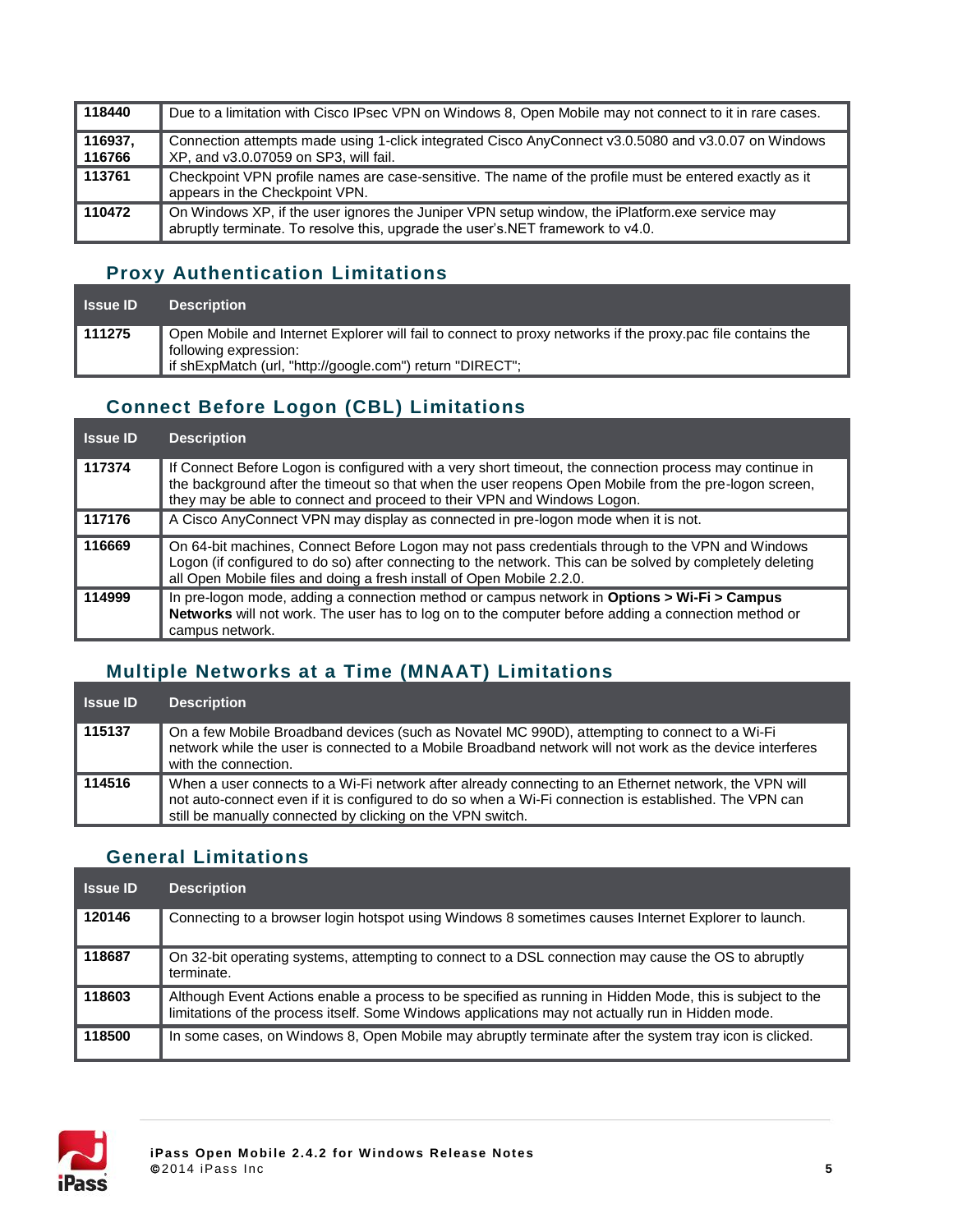| <b>Issue ID</b> | <b>Description</b>                                                                                                                                                                                                                                                                                                                                                                                                     |
|-----------------|------------------------------------------------------------------------------------------------------------------------------------------------------------------------------------------------------------------------------------------------------------------------------------------------------------------------------------------------------------------------------------------------------------------------|
| 117336          | When Policy Enforcer is configured with McAfee Desktop Firewall 8.5, this application may cause the<br>system to crash if the latest patch has not been downloaded and installed.                                                                                                                                                                                                                                      |
| 117058          | To add Custom Profile Attachments, a 2.1.3 or later profile is required—you cannot upgrade an existing<br>profile.                                                                                                                                                                                                                                                                                                     |
| 117036          | If a device only has a Modem Port and no additional port that responds to AT commands, the SMS<br>feature will not be supported for that particular device. <smssend> and <smsreceive> tags will have to<br/>be set to false.</smsreceive></smssend>                                                                                                                                                                   |
| 115541          | When the screen resolution is 800x600, some of the user interface, including some buttons, may become<br>inaccessible. It is recommended that the screen resolution be set to at least 1024x768.                                                                                                                                                                                                                       |
| 115314          | If you change the preferred language to Japanese on a Windows XP computer that does not have<br>Japanese language support installed, the characters will show up as boxes.                                                                                                                                                                                                                                             |
|                 |                                                                                                                                                                                                                                                                                                                                                                                                                        |
| 113642          | Open Mobile may not detect BlackBerry devices running the version 6.1 set of drivers.                                                                                                                                                                                                                                                                                                                                  |
| 112869          | Due to an issue with Windows 7, when uninstalling Open Mobile, this message may be displayed and<br>persist: "Error Opening installation log file. Verify the specified log file<br>location exists & is writable." To resolve this issue, Microsoft recommends restarting the<br>explorer.exe process. For more information, consult the Microsoft Knowledgebase article,<br>http://support.microsoft.com/kb/2564571. |
| 112589          | Windows UAC must be disabled in order for Login Assist to work, unless Internet Explorer is set to run in<br>the administrator context.                                                                                                                                                                                                                                                                                |
| 110109          | Attempts to connect to DeviceScape access points at Wayport venues will instead failover to local GIS<br>access points.                                                                                                                                                                                                                                                                                                |

# **Known Issues**

The following issues are known for this release of Open Mobile:

#### **Mobile Broadband Issues**

Many Mobile Broadband devices, their firmware, and drivers are not currently supported on Windows 8. It is strongly recommended that you thoroughly test any Mobile Broadband devices on Windows 8 prior to deployment.

| <b>Samue ID</b> | <b>Description</b>                                          |
|-----------------|-------------------------------------------------------------|
| ∥ 110334        | Flight mode is not available for the Sierra USB 306 device. |
| 109188          | The Novatel MC 950D is not supported on Windows 7.          |

#### **Wi-Fi Issues**

| <b>Issue ID</b> | <b>Description</b>                                                                                                                                                                                                             |
|-----------------|--------------------------------------------------------------------------------------------------------------------------------------------------------------------------------------------------------------------------------|
| ∥ 115150        | When configuring an Account for a Profile in the Open Mobile Portal, if Token is enabled and a Soft<br>Token is selected, you have to select Save Token or connections to networks requiring token<br>authentication may fail. |
| ∥ 114825        | When using token authentication, the first time a user connects to a FAST-TLS network the connection<br>may fail due to the authentication process, but all subsequent attempts should succeed.                                |

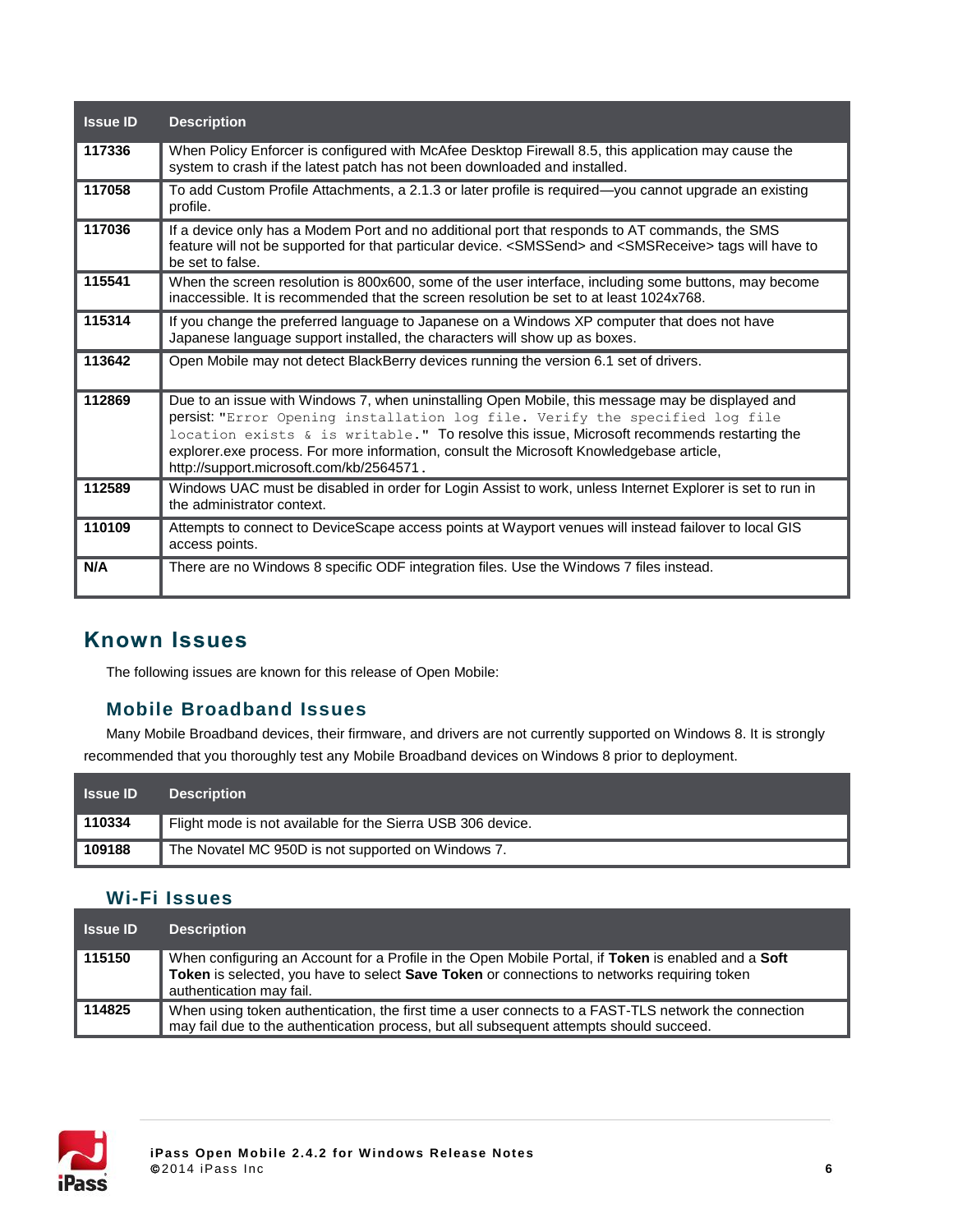| 113120 | Wi-Fi connectivity may fail on laptops with adapter Intel 5100 AGN, when the Avast Anti-Virus service is<br>running.                                                                                                                                                |
|--------|---------------------------------------------------------------------------------------------------------------------------------------------------------------------------------------------------------------------------------------------------------------------|
| 113119 | When using the NETGEAR WG111v3 Wireless-G USB Adapter, Open Mobile will fail to connect on the<br>first connection. To resolve this, connect using the Windows native Wi-Fi client. After this connection is<br>made, Open Mobile will be able to connect normally. |
| 106801 | Open Mobile may not successfully complete some Wi-Fi connections if the latest Intel Wi-Fi drivers<br>(13.2.1.5) are installed without a restart. To resolve this issue, try restarting the computer.                                                               |

# **VPN Integration Issues**

| <b>Issue ID</b> | <b>Description</b>                                                                                                                                                                                                                                                                                                                                                                 |
|-----------------|------------------------------------------------------------------------------------------------------------------------------------------------------------------------------------------------------------------------------------------------------------------------------------------------------------------------------------------------------------------------------------|
| 117084          | When Juniper is configured to automatically launch, Open Mobile does not support "Next Passcode"<br>mode. The workaround is to wait for the passcode to change and manually provide the next passcode in<br>the VPN browser. The next passcode can be retrieved either from the RSA SecureID Application or by<br>right clicking the System tray icon and generating the passcode. |
| 116710          | If a profile is configured to pass token information to the VPN, and the token is entered in the Open Mobile<br>Portal with Allow End User to Edit PIN not selected, the PIN information will not be saved and the user will<br>not be able to enter it.                                                                                                                           |
| 113817          | After switching networks on a VPN connection, Open Mobile does not always show the correct connection<br>status, even if the connection is successfully switched. As a result, the option Disconnect VPN on Network<br>Switch should be enabled for CheckPoint, NCP, and Cisco IPSEC VPNs.                                                                                         |
| 113764          | In some cases, when connected by the NCP VPN and the current network connection is switched, the<br>user is prompted for credentials even if the credentials are saved. Due to this issue, when configuring the<br>NCP VPN, the Disconnect on Network Switch option should be selected.                                                                                            |
| 112541          | In some cases, after a software upgrade from Open Mobile 1.4.3 to 2.0, OesisCOM may fail to register,<br>and the VPN button will not be shown in the Open Mobile user interface.                                                                                                                                                                                                   |
| 111108          | Open Mobile will not correctly report the connection status of Checkpoint VPN or a Custom VPN if the<br>user is on a corporate network.                                                                                                                                                                                                                                            |
| 108234          | If Nortel VPN is configured for a connection profile, then Open Mobile will not authenticate for RADIUS<br>and for certificate-based profiles. Attempts to connect with a profile that is configured for an authorization<br>type different from what was configured in the Portal will always fail.                                                                               |

# **Operating System-Specific Issues**

| <b>Issue ID</b> | <b>Description</b>                                                                                                                                                                                               |
|-----------------|------------------------------------------------------------------------------------------------------------------------------------------------------------------------------------------------------------------|
| 118564          | On Windows 8, Open Mobile is unable to connect to a TTLS/FAST MS-CHAPV2 network.                                                                                                                                 |
| 118296          | On Windows 8, Open Mobile will fail to authenticate when using a smart card configured for PEAP-TLS.                                                                                                             |
| 118037          | In some cases, on Windows 8, messages associated with OM Lite may be displayed on the screen<br>indefinitely.                                                                                                    |
| 117927          | On Windows 8, when Open Mobile is connected to a Wi-Fi network, if Airplane Mode is turned on and off,<br>Open Mobile continues to show the previous connection as active even if there is no actual connection. |
| 117806          | BHOs do not work correctly on Windows 8. As a result, Login Assist will not function as intended on<br>Windows 8.                                                                                                |
| 117738          | On Windows 8, Open Mobile is unable to connect to WLAN defined 802.1x networks that require user<br>interaction.                                                                                                 |
| 117736          | On Windows 8, Open Mobile is unable to convert a WLAN profile that is defined for TTLS-MSCHAPV2/PAP<br>protocol.                                                                                                 |
| 110727          | When installing Open Mobile on Windows Vista with UAC enabled, OesisCom.dll will fail to register during<br>the installation process. If this occurs, you can resolve this issue in either of these ways:        |
|                 | Root the computer or restart the Open Mobile services, so the DLL will register.                                                                                                                                 |

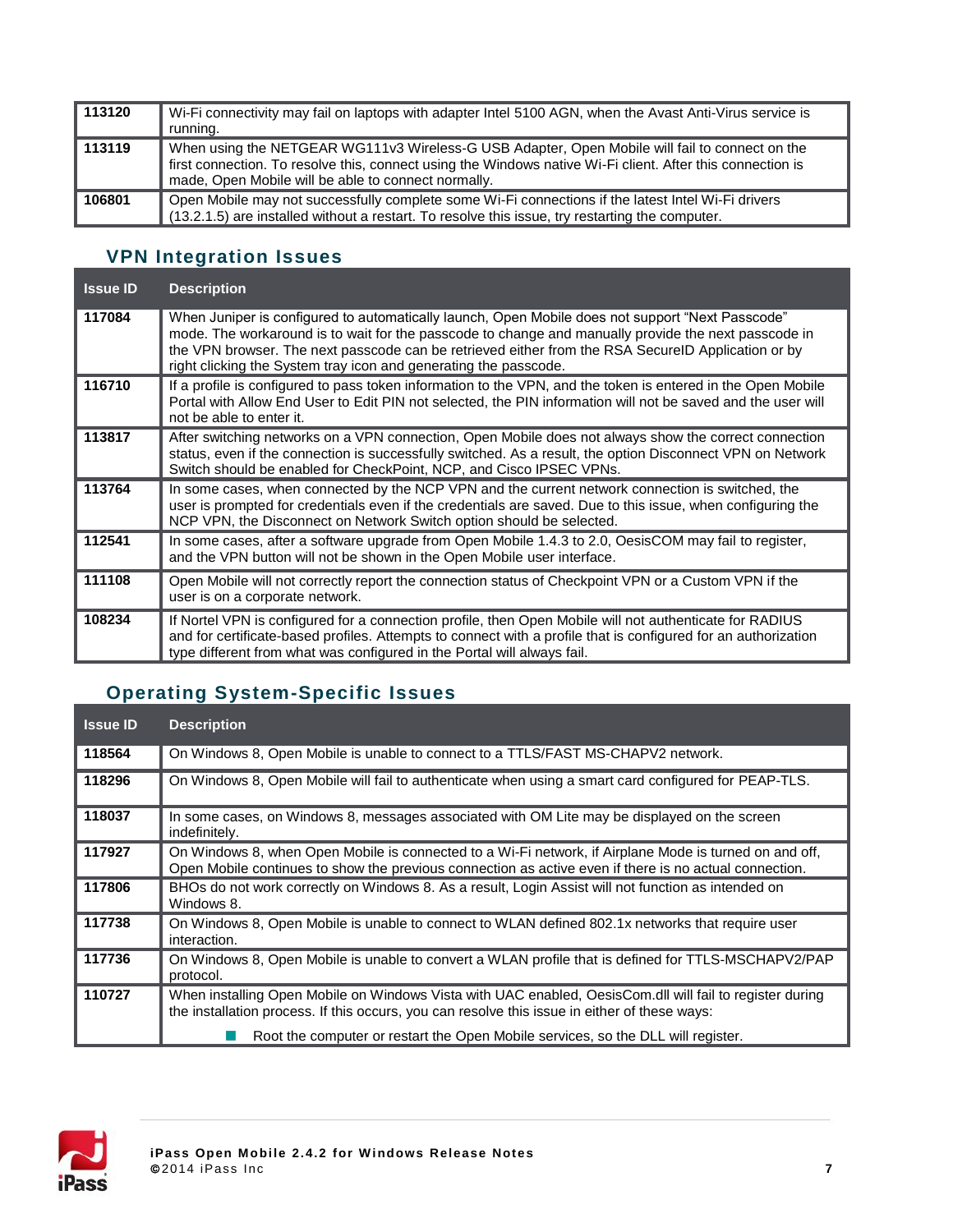| <b>Issue ID</b> | <b>Description</b>                                                                    |
|-----------------|---------------------------------------------------------------------------------------|
|                 | Manually register the DLL after installation using this command: $\text{regsvr32}$ /u |
|                 | "c:\Program Files\Open Mobile\opswat\OesisCom.dll"                                    |

## **Connect Before Logon (CBL) Issues**

| <b>Issue ID</b> | <b>Description</b>                                                                                                                                                                                                                                                                   |
|-----------------|--------------------------------------------------------------------------------------------------------------------------------------------------------------------------------------------------------------------------------------------------------------------------------------|
| 118255          | On Windows 8 64-bit, Open Mobile configured with Connect Before Logon will fail to launch imobility.exe.                                                                                                                                                                             |
| 117027          | Connect Before Logon may not work with Cisco AnyConnect versions 3.0.5080 and 3.0.07059.                                                                                                                                                                                             |
| 115316          | Any preferences or settings that the user enables in Open Mobile's Options during pre-logon will not be<br>saved and carried over after the user logs on to Windows due to a limitation in what preferences can be<br>accessed in pre-logon mode.                                    |
| 114800          | If Connect Before Logon (CBL) has been added to their profile after migrating the profile from an earlier<br>version of Open Mobile, users will have to reinstall the new version of Open Mobile. Connect Before<br>Logon will not work if the user only performs a software update. |

#### **MNAAT Issues**

| <b>Issue ID</b> | <b>Description</b>                                                                                                                                                                                                                                                                                             |
|-----------------|----------------------------------------------------------------------------------------------------------------------------------------------------------------------------------------------------------------------------------------------------------------------------------------------------------------|
| 115407          | If "Tear down Internet connection automatically when VPN is disconnected" option is selected and the<br>user is connected by Ethernet without a VPN connection then attempts to connect to a Wi-Fi network with<br>the VPN failing to connect, Open Mobile may try to disconnect from the Ethernet connection. |
| 115151          | If Multiple Networks at a Time (MNAAT) is enabled for a profile and a VPN launch is configured for<br>multiple media types, the user may sometimes have an unreliable VPN experience.                                                                                                                          |
| 114718          | When a user is connected by Ethernet, they will not be able to connect to a Wi-Fi network that requires a<br>browser log in (because the hotspot will detect that the user is already connected to the Internet).                                                                                              |
| 114387          | Multiple Networks at a Time (MNAAT) is not supported on profiles with DSL enabled.                                                                                                                                                                                                                             |

### **General Issues**

| <b>Issue ID</b> | <b>Description</b>                                                                                                                                                                                                                                                                     |
|-----------------|----------------------------------------------------------------------------------------------------------------------------------------------------------------------------------------------------------------------------------------------------------------------------------------|
| 120510          | In some cases, when the user sets Limits & Alerts, they may override Administrator-defined Limits &<br>Alerts (created in the Open Mobile Portal).                                                                                                                                     |
| 119548          | After connecting using Manual Login, an incorrect SQM record is generated (it will record it as a GIS<br>connection).                                                                                                                                                                  |
| 118384          | On Windows 8, Open Mobile will be unable to connect to a network where a proxy is configured using a<br>.PAC file.                                                                                                                                                                     |
| 117674          | If a profile is configured to auto-detect the language and Open Mobile is installed on Windows 7 using the<br>command line installation for U.S. English (msiexec.exe /qn /i <full install.msi="" of="" path=""> LANGID=1033),<br/>then Open Mobile will not launch in English.</full> |
| 117657          | On Japanese versions of 32-bit Windows XP, Login Assist may not work properly.                                                                                                                                                                                                         |
| 115968          | If the account settings for Username are changed to Use the Windows username, this change will not<br>take effect after a profile update.                                                                                                                                              |
| 115541          | When the screen resolution is 800x600, some of the user interface, including some buttons, may become<br>inaccessible. It is recommended that the screen resolution be set to at least 1024x768.                                                                                       |
| 114853          | If you enable Wi-Fi Timeout for a Time-Based Session Limit, the timeout may not apply to an iPass<br>network connection that is a fallback from a failed OpenAccess connection.                                                                                                        |